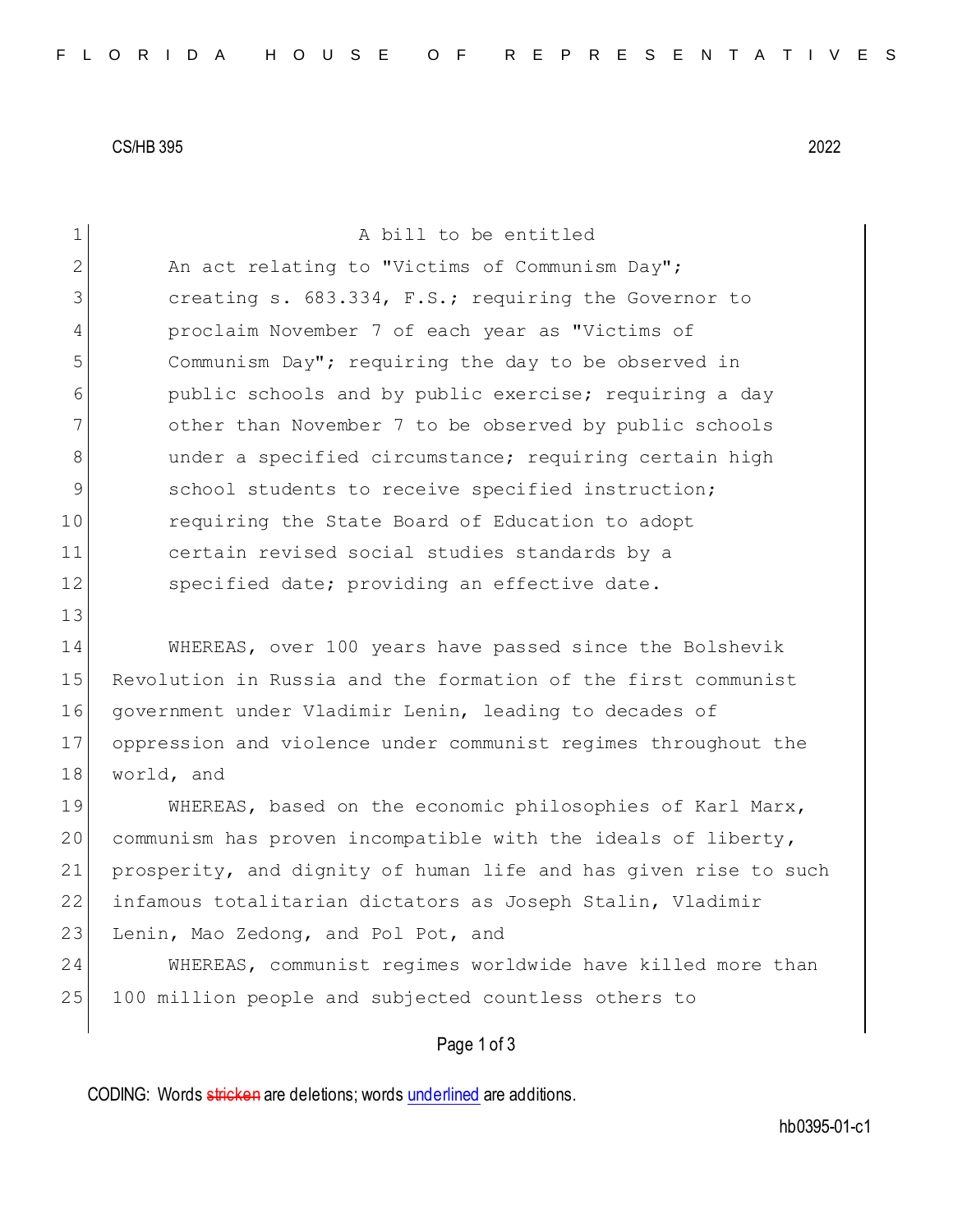## CS/HB 395 2022

26 exploitation and unspeakable atrocities, with victims 27 representing many different ethnicities, creeds, and 28 backgrounds, and 29 WHEREAS, through false promises of equality and liberation 30 or through coercion, brutality, and fear, communist regimes have 31 systematically robbed their own citizens of the rights of 32 freedom of worship, freedom of speech, and freedom of 33 association, and 34 WHEREAS, many victims of communism were persecuted as 35 political prisoners for speaking out against these regimes, and 36 others were killed in genocidal state-sponsored purges of 37 undesirable groups, and 38 WHEREAS, in addition to violating basic human rights, 39 communist regimes have suppressed intellectual freedom, cultural 40 life, and self-determination movements in more than 40 nations, 41 NOW, THEREFORE, 42 43 Be It Enacted by the Legislature of the State of Florida: 44 45 Section 1. Section 683.334, Florida Statutes, is created 46 to read: 47 683.334 Victims of Communism Day.-48 (1) The Governor shall proclaim November 7 of each year as 49 "Victims of Communism Day," which shall be suitably observed in 50 the public schools of the state as a day honoring the 100

Page 2 of 3

CODING: Words stricken are deletions; words underlined are additions.